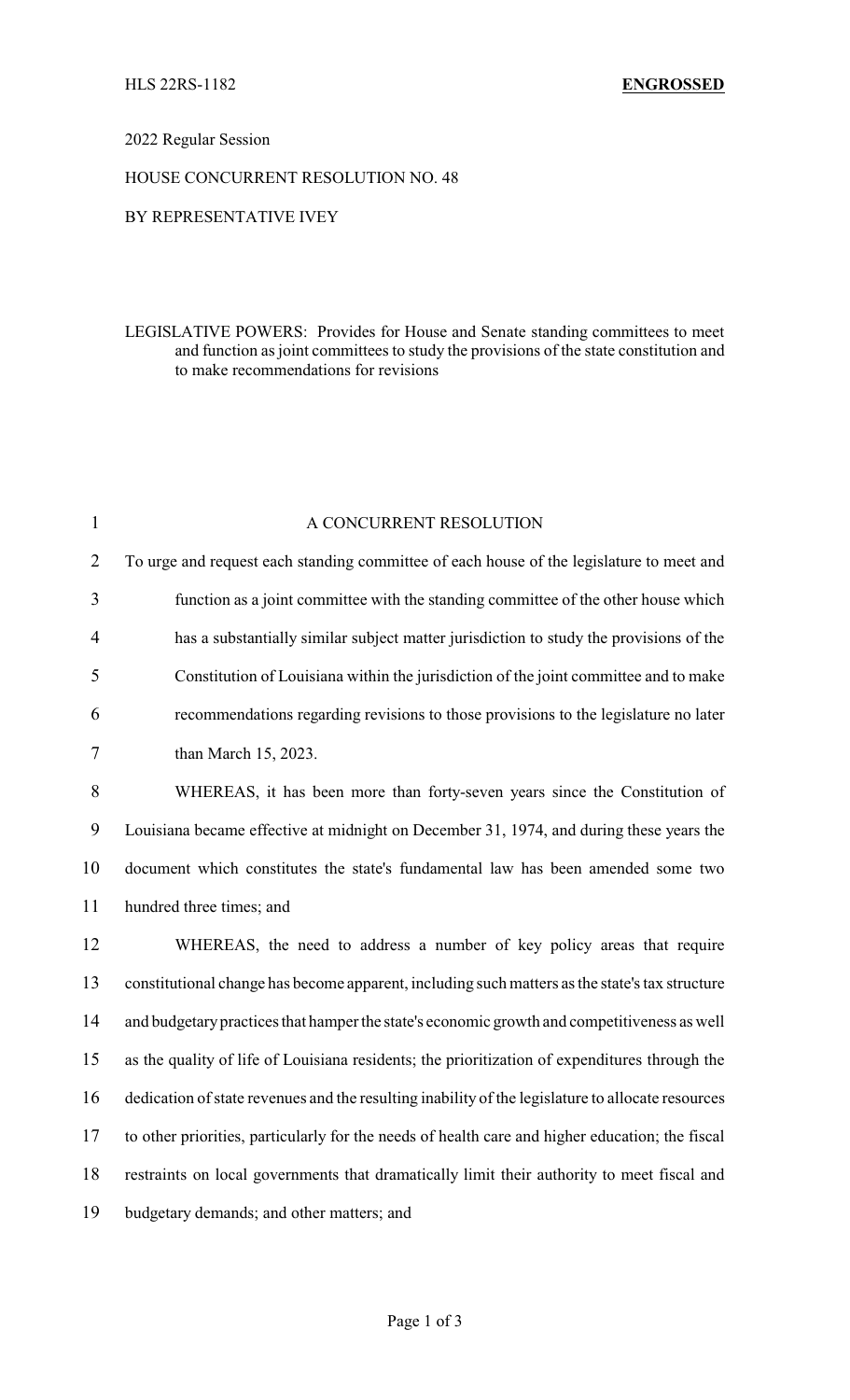#### HLS 22RS-1182 **ENGROSSED**

 WHEREAS, the constitution contains many provisions that prohibit or restrict the legislature in effectively addressing state and constituent needs, and also includes extensive provisions that are so detailed as to be statutory rather than constitutional in nature and, as a result, require further constitutional amendment when any change is needed; and

 WHEREAS, a serious analysis of the state constitution is necessary to address the state's critical needs; to undertake an in-depth consideration of reform proposals; and to craft provisions that allow for flexibility and innovation in legislative solutions to problems of the present and the future, and the standing committees of the legislature are uniquely positioned to recognize issues and recommend appropriate and necessary revisions.

 THEREFORE, BE IT RESOLVED that the Legislature of Louisiana does hereby urge and request each standing committee of each house of the legislature to meet and function as a joint committee with the standing committee of the other house which has a substantially similar subject matter jurisdiction to study the provisions of the Constitution of Louisiana within the jurisdiction of the joint committee, to report its activities regarding those provisions, and to include in such report its analysis of those provisions to the legislature, no later than March 15, 2023.

- 17 BE IT FURTHER RESOLVED that Legislature of Louisiana does hereby request each joint committee to specifically include in its report all of the following information:
- (1) Identification of the provisions of the constitution within its purview that constitute fundamental law.

 (2) Identification of language in the provisions of the constitution within its purview that is not considered fundamental law and that either from a best practice or comparative perspective is unusual for a constitution or is most commonly statutory in nature.

- (3) Identification of language in the provisions of the constitution within its purview that is legally unnecessary, redundant, or obsolete.
- (4) Identification of language in the provisions of the constitution within its purview that is transitional in nature and which should either be removed or updated.
- (5) Identification of language in the provisions of the constitution within its purview that, from an organizational or structural perspective, should either be placed elsewhere in the constitution or reworded.